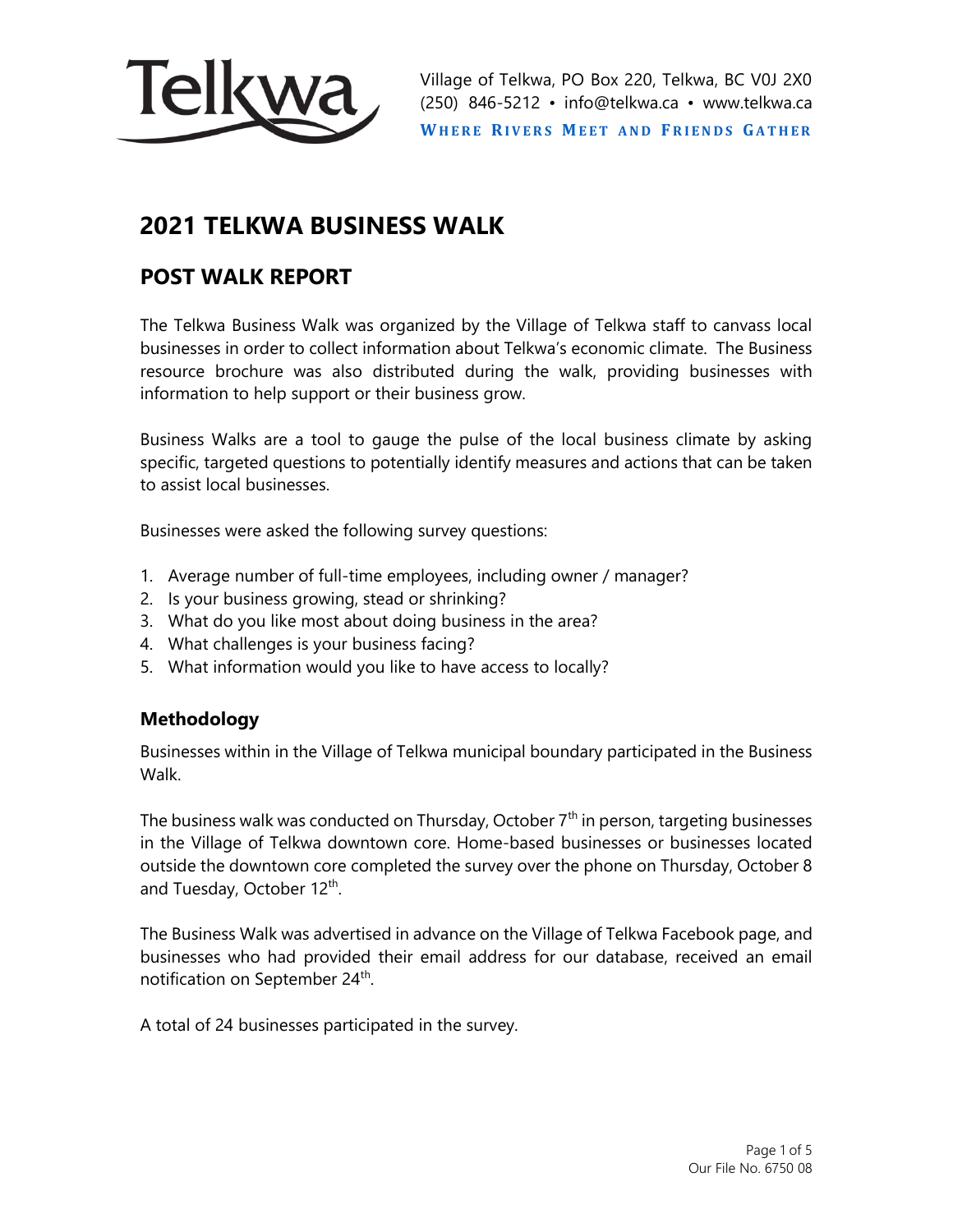# **Findings**



Question 1: Average number of full-time employees, including owner / manager?

Compared to the 2015 Business Walk results, the number of full-time employees above 11 per business is less in 2021. This could be due to businesses battling to find staffing, as per question 4 below.



#### Question 2: What is the current state of your business?

A greater percentage of businesses are holding steady compared to 2015. However, less businesses are growing. On a positive note, fewer businesses are shrinking compared to 2015. It is good to note that the majority of businesses interviewed are holding steady as the current economic climate has been a challenge, as per question 4 below.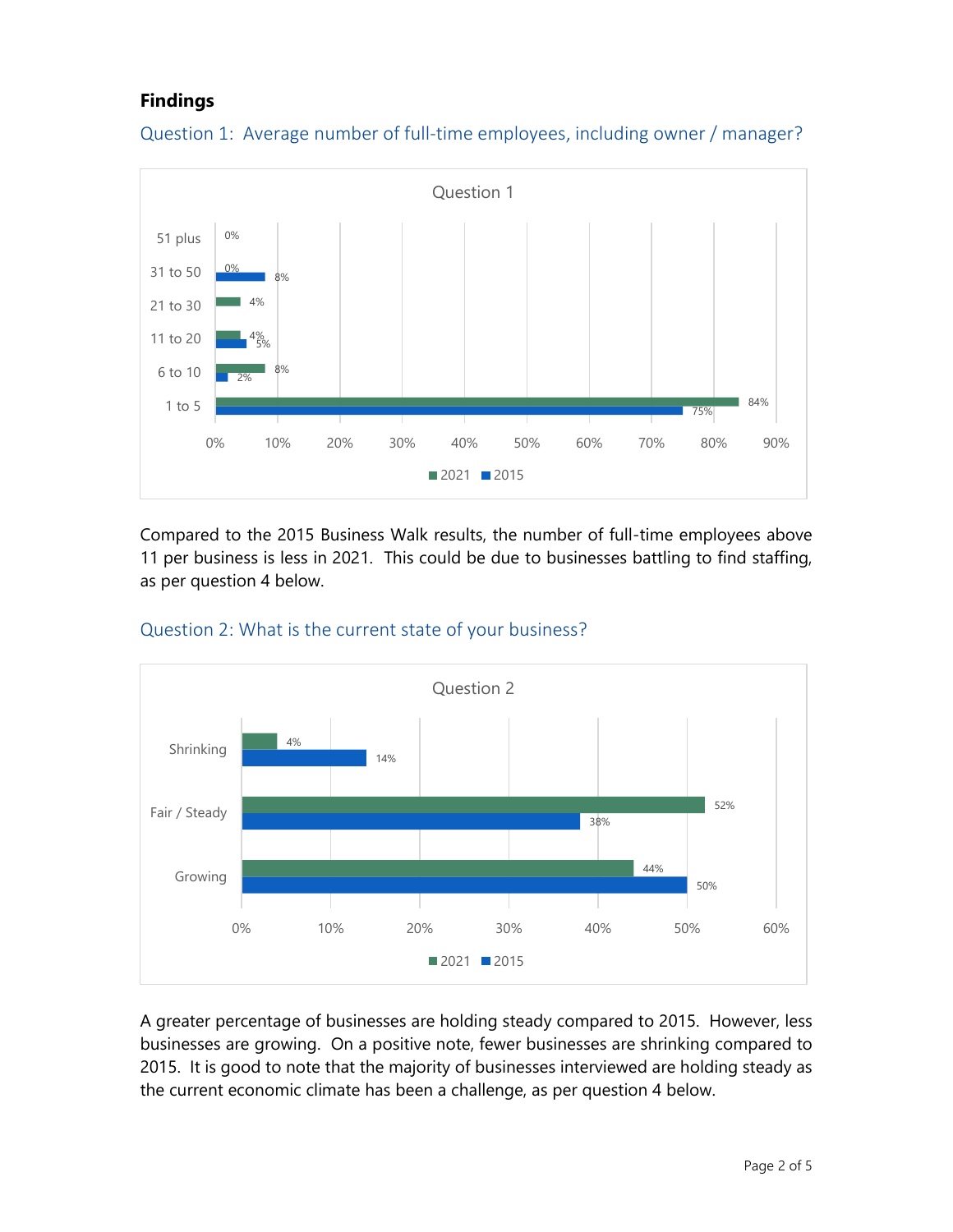

Question 3: What do you like most about doing business in the area?

Location and clientele were the top reasons that local businesses enjoy operating in Telkwa. Responses from interviewees:

- Business depends on local support as well as from visitors.
- The community has been very supportive of the local businesses.
- Enjoy the option of living and working out of the same building, which reduces costs.
- Telkwa offers a good life-style and work-life balance.

#### Question 4: What challenges is your business facing?

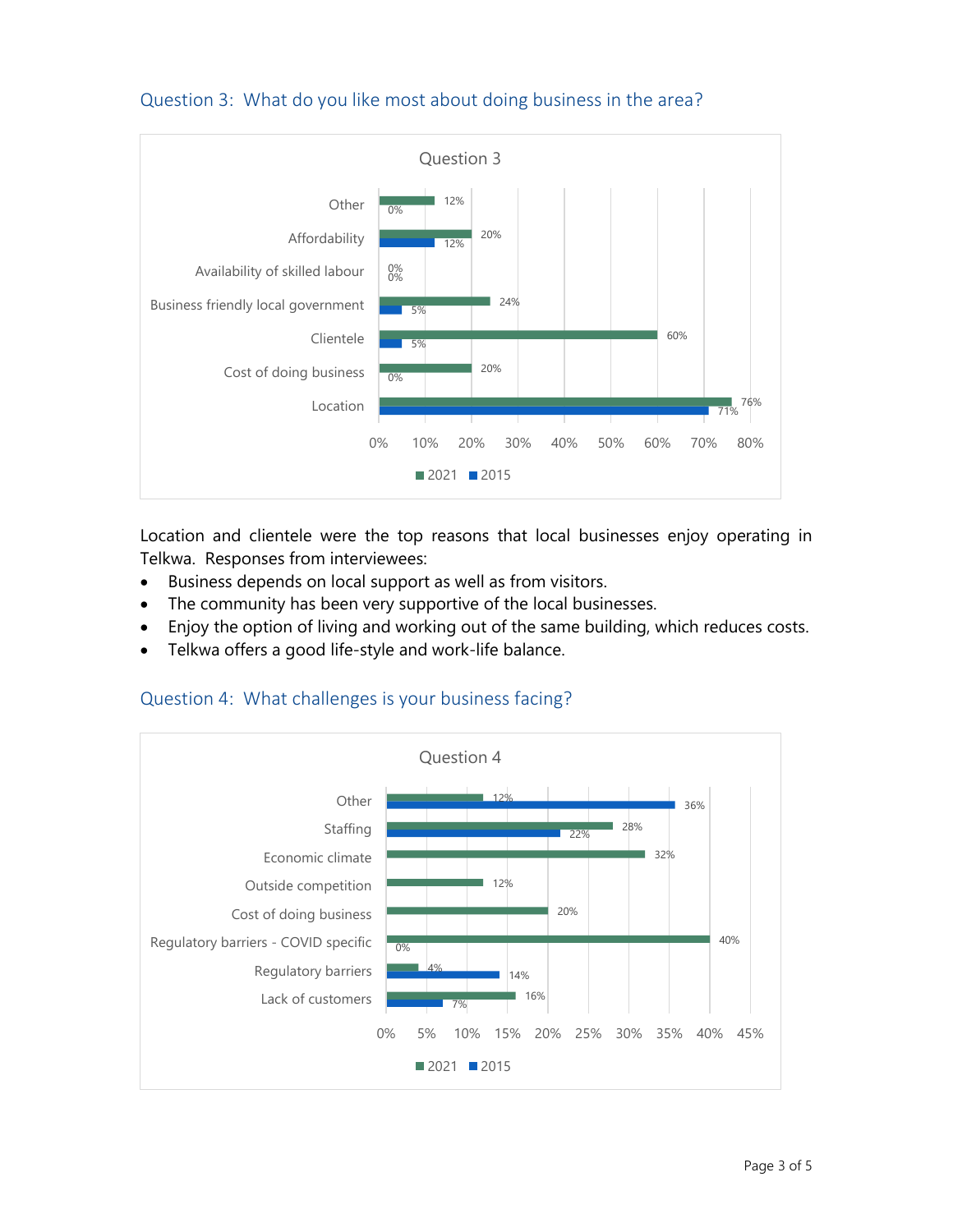Businesses marked multiple responses for this question. COVID restrictions have been the biggest challenge businesses faced as the restrictions had an effect on the economic climate. Staffing is another rising challenge for businesses, compared to 2015. Responses from interviewees:

- Travel restrictions affected dollars coming into the community and business.
- Having to ask customers to wear their mask when entering the business is upsetting for the staff and causes conflict with the customers. Suggestion that elected officials stop in and support businesses when new mandates are issued.
- Attracting potential employees from other areas is an option, however, the high price of accommodation and lack thereof is a deterrent.
- Business offers benefit package for employees, but they are still unable to attract staff.
- Telkwa people travel to Smithers for work, but very little Smithers people travel to Telkwa for work, especially relating to front-line workers. The bus schedule doesn't accommodate Smithers to Telkwa employees.
- Taxes are high and affects the cost of doing business.
- Outside competition is good, but there should be more support for local businesses, even if local businesses are offered sub-contracts or contracts split to accommodate smaller businesses.
- The high cost of shipping/postage for online product sales detract customers.
- One growing business mentioned their "other" challenge is being too busy in a positive way.



## Question 5: What information would you like to have access to locally?